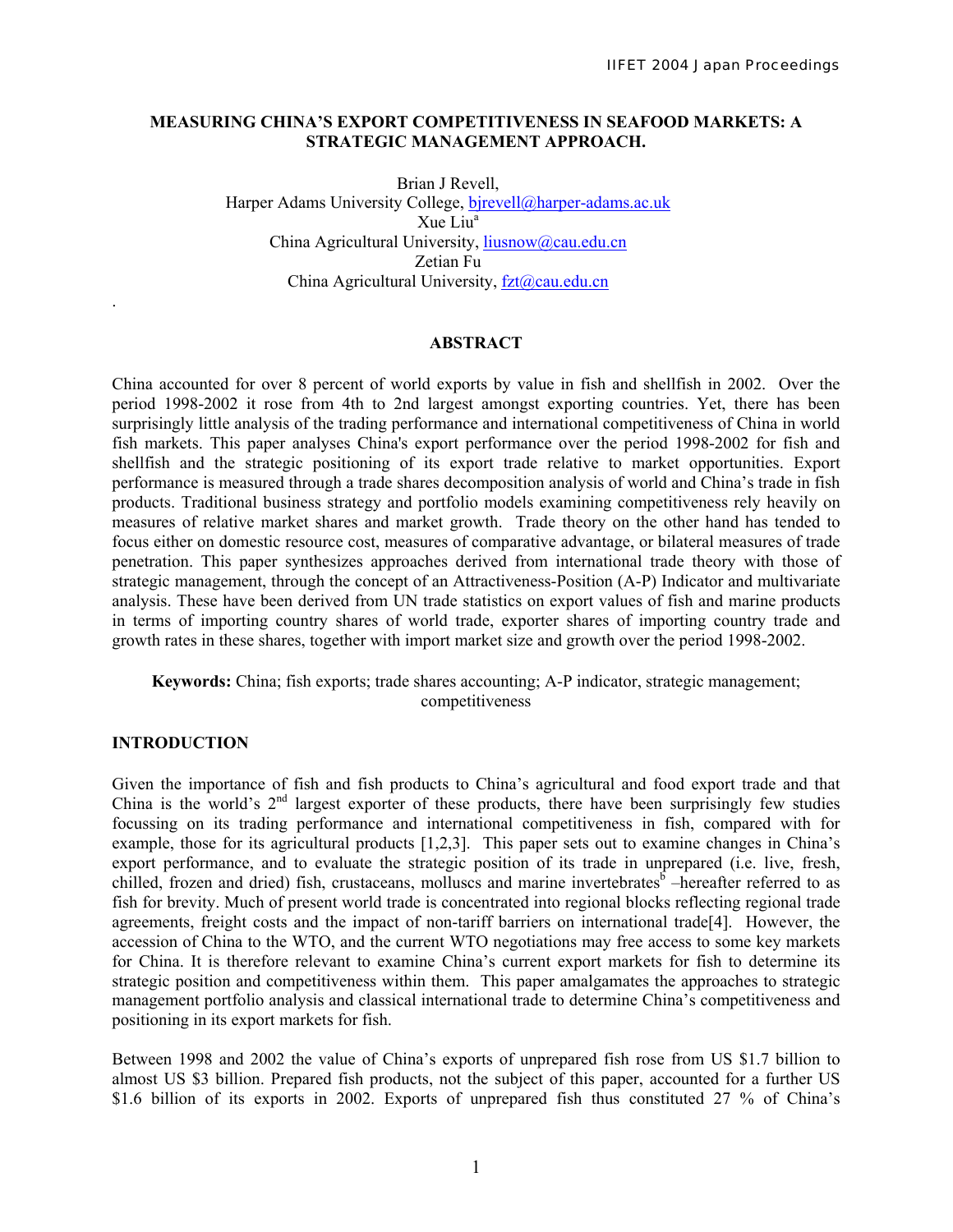agricultural, fish and food exports involving only primary processing and over 8% of the world exports of unprocessed fish by value.

The export product mix from China comprises predominantly of frozen fish products, with fish fillets accounting for 29% of its exports by value and other frozen fish a further 14% in 2002. Furthermore, China's share of world trade in these products exports exceeded 20%. Crabs prawns and shrimps made up 13% of exports. Table I presents China's exports by sub-products and its share of world trade in fish, together with annual trend growth rates.

| <b>Product</b>                     | China<br>trend<br>(%pa) | World<br>trend<br>(%pa) | <b>Share</b><br><b>China's Total</b><br>(%) | China<br>Share of<br>World (%) | <b>Product Share</b><br>of World Total<br>(%) |
|------------------------------------|-------------------------|-------------------------|---------------------------------------------|--------------------------------|-----------------------------------------------|
| All sub-products 03                | 13.0                    | 2.6                     |                                             | 8.8                            |                                               |
| Fish fillets fz                    | 18.0                    | 3.6                     | 30.2                                        | 21.1                           | 11.2                                          |
| Other Fish fz.                     | 24.0                    | 4.1                     | 13.7                                        | 21.2                           | 5.6                                           |
| <b>Shrimps and Prawns</b>          | 10.0                    | $-2.1$                  | 9.5                                         | 6.0                            | 16.4                                          |
| <b>Molluscs fr/chilled</b>         | 14.0                    | 0                       | 6.1                                         | 31.4                           | 1.6                                           |
| <b>Fish chilled</b>                | 2.0                     | 1.7                     | 5.0                                         | 10.0                           | 4.5                                           |
| <b>Squid, Octopus etc</b>          | 11.0                    | 4.5                     | 4.5                                         | 19.5                           | 2.0                                           |
| Crabs fz                           | 15.0                    | 12.8                    | 3.2                                         | 11.0                           | 2.3                                           |
| <b>Molluscs</b><br>fz/dried/salted | 5.0                     | 0                       | 1.9                                         | 10.5                           | 1.8                                           |
| Livers and roes, fz                | 6.0                     | 18.5                    | 1.6                                         | 9.3                            | 1.6                                           |

**Table I: The composition of China's and World fish exports by value in 2002.** 

Annual trend export growth rates over the period 1998-2002 have been particularly high for frozen fillets and other frozen fish (18% and 24% respectively), and for crabs(15%) and fresh/chilled molluscs (14%). Overall China's exports of fish grew at an annual trend rate of 13% compared with 2.5% for the world as a whole, and generally exceeded world market growth rates for most sub-products. Table II shows China's exports by destination and trend growth rates in exports to these markets 1998-2002

| <b>Export Market</b> | \$US mi | <b>Trend '98-02</b><br>(% pa) | <b>Share China's</b><br>exports 2002 (%) |  |  |
|----------------------|---------|-------------------------------|------------------------------------------|--|--|
| Japan                | 1096    | 9.0                           | 38.15                                    |  |  |
| Korea                | 633     | 36.0                          | 22.03                                    |  |  |
| <b>USA</b>           | 465     | 17.0                          | 16.19                                    |  |  |
| <b>Hong Kong</b>     | 193     | $-1.0$                        | 6.72                                     |  |  |
| Germany              | 123     | 9.0                           | 4.28                                     |  |  |
| Canada               | 55      | 29.0                          | 1.91                                     |  |  |
| <b>Taiwan</b>        | 47      | 2.0                           | 1.64                                     |  |  |
| UK                   | 37      | 44.0                          | 1.29                                     |  |  |
| <b>Poland</b>        | 29      | 104.0                         | 1.01                                     |  |  |
| <b>Others</b>        | 195     | 3.5                           | 6.8                                      |  |  |

**Table II; China's Export Markets and Growth rates for Fish** 

Well over one-third of exports go to Japan, and the E Asian market accounts for two-thirds of all exports. Export growth has been strong into Korea, but penetration of other markets such as Germany, Poland, UK, USA and Canada has also been relatively high.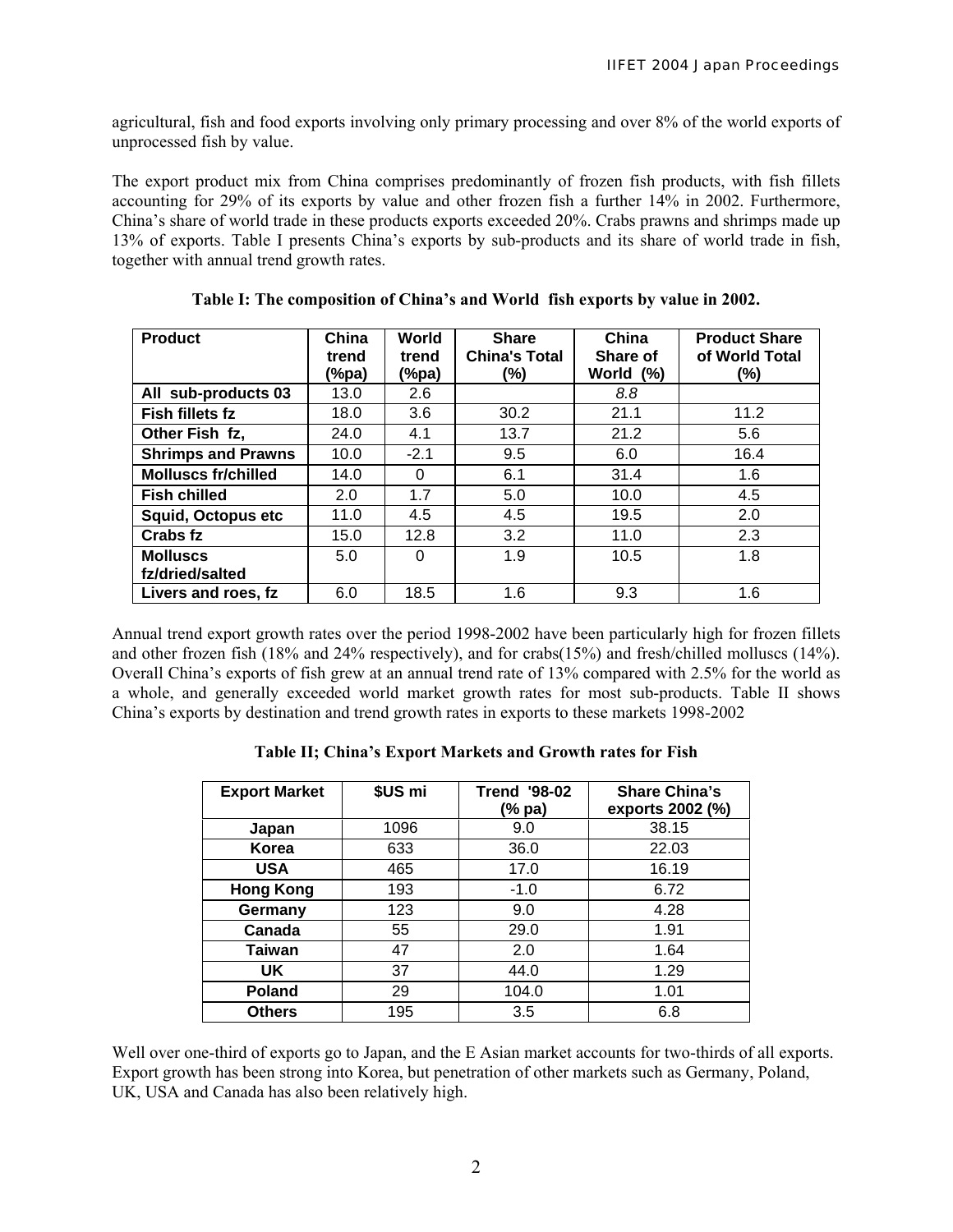# **CHINA'S TRADE PERFORMANCE**

# **Changes In World Trade in Fish Products**

Table III shows the major importing countries by share of trade and trend growth rates in imports. It underlines the fact that China is present in almost all of these major markets. However, although China has experienced a rapid growth in its exports of fish, in assessing whether it is achieving competitive advantage, it is important to identify whether this is due not only to any overall growth in world trade, but also as to how China's position in these markets has changed relative to their growth and changes in the balance of world trade amongst the various importing countries.

|                    |           | <b>Imports \$US bn</b> | Trend %pa | % share World |
|--------------------|-----------|------------------------|-----------|---------------|
|                    |           | in 2002                | $'98-02$  | <b>Total</b>  |
| World (incl China) |           | 44155                  | 2.5       |               |
| Japan              | JA        | 10972                  | 0.0       | 24.85         |
| Usa,               | USA       | 8416                   | 4.0       | 19.06         |
| <b>Spain</b>       | SP        | 3765                   | 4.0       | 8.53          |
| France             | <b>FR</b> | 2439                   | $-2.0$    | 5.52          |
| Germany            | D         | 1690                   | $-2.0$    | 3.83          |
| Korea rep.         | <b>KO</b> | 1676                   | 31.0      | 3.80          |
| <b>Hong Kong</b>   | HК        | 1601                   | 3.0       | 3.63          |
| China              | C         | 1565                   | 23.0      | 3.54          |
| UK                 | UK        | 1360                   | 1.0       | 3.08          |
| Canada             | CA        | 1030                   | 3.0       | 2.33          |
| <b>Singapore</b>   | SG        | 363                    | 1.0       | 0.82          |
| Australia          | AU        | 320                    | 0.8       | 0.72          |
| <b>Malaysia</b>    | MA        | 299                    | 10.0      | 0.68          |
| Poland             | PL        | 280                    | 2.0       | 0.63          |

# **Table III: Major World Importers of Fish**

The analysis therefore uses trade shares accounting (TSA) in order to identify the sources of any change in China's aggregate market share (AMS) of world fish trade.

# **Trade Shares Accounting**

TSA [5] decomposes the change in aggregate (world) market share of a country over a period into two elements .

- A *structural effect* reflecting the AMS an exporting country would have achieved in the final period given its initial base period shares.
- A *performance effect* measuring the overall change in AMS in the final period due to changes in its export market shares over and above the fixed performance structural effect.

In the context of this analysis, the structural effect thus measures changes in China's AMS for fish strictly in relation to changes in the composition and volume of world trade in the commodity. Hence the performance effect can be considered to represent its export competitiveness in terms of the additional contribution to its AMS made by those changes to its individual export market shares due only to gains or losses in market penetration.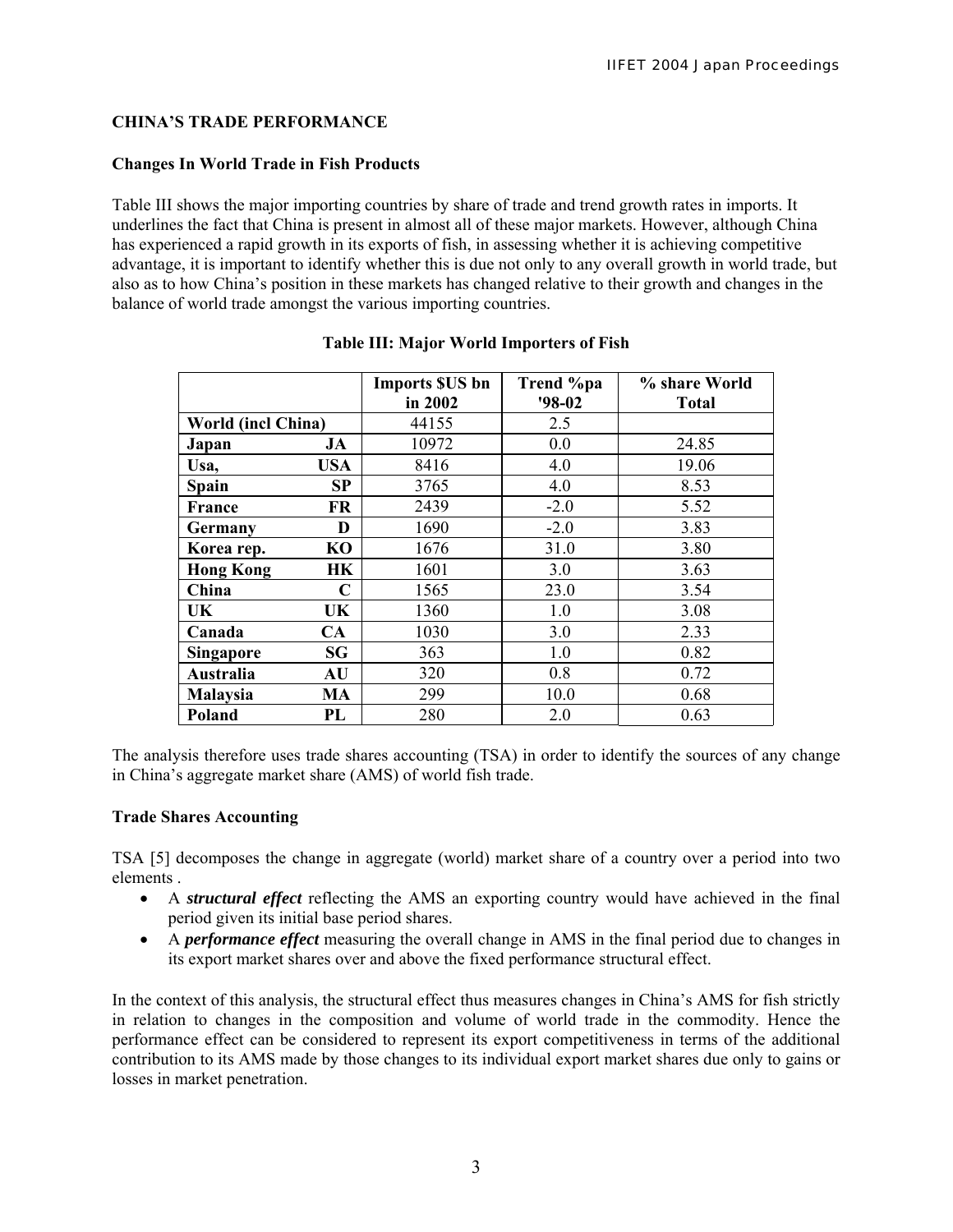It is convenient for exposition to present the approach in the context of a "two country or region" world. Let **i** be a specific importing country or export market for country **c, r** denote all other countries, and **x** as a trade flow such that  $x_i^c$  is the value of imports by country i from  $c^c$ . Define  $s_i^c$  as country c's share of market i

$$
s_i^c = \frac{x_i^c}{x_i^c + x_i^r}
$$
 (Eq.1)

Define the structural share of importing country i as **Si,** its share of world trade (imports). Hence

$$
S_i = \frac{\left(x_i^c + x_i^r\right)}{\sum_i x_i^c + \sum_i x_i^r}
$$
\n(Eq.2)

and by definition  $\Sigma S_i = 1$ .

Let s<sup>c</sup> represent country c's AMS of total trade. Hence

$$
S^{c} = \frac{\sum_{i} x_{i}^{c}}{\sum_{i} x_{i}^{c} + \sum_{i} x_{i}^{r}}
$$
 which can be rewritten as 
$$
S^{c} = \sum_{i} s_{i}^{c} S_{i}
$$
 (Eq.3)

Country c's AMS at time **t** can be decomposed into individual market i components as :-

$$
C_{it}^{\ c} = s_{it} S_{it} \tag{Eq.4}
$$

Hence the country effect,  $E_{ir}^c$  which measures the change in country c's AMS over a period of time between a base period t=b and final time period t=τ in market i is defined as:

$$
E_{i\tau}^{\ c} = S_{\ \tau}^{\ c} - S_{\ b}^{\ c} \tag{Eq.5}
$$

in which the net effect across all markets or change in c's AMS is given by

$$
N_{\tau}^{\ c} = \sum_{i} E_{i\tau}^{\ c} \qquad \text{or alternatively as} \quad N_{\tau}^{\ c} = S_{\tau}^{\ c} - S_{b}^{\ c} \qquad (Eqs.6)
$$

The change in the AMS of country c can be viewed as the sum of two effects. There is the structural effect SE<sub>τ</sub><sup>c</sup></sub> measuring changes in structural shares i.e. country shares and world trade, and a performance effect **PE<sup>τ</sup> <sup>c</sup>** measuring the changes in country c's AMS allowing for changes in individual country shares but excluding changes in overall changes in world trade. The TSA decomposition process thus requires three separate measures of country c's AMS. The first is a measure of what its AMS would have been given fixed base period country market shares but final period structural shares (denoted by subscript fτ). The second element is the base period AMS obtained from base period structural shares and country shares (denoted by subscript b). The last element is the final period AMS obtained from final period country shares and structural shares (denoted by subscript  $\tau$ ). Let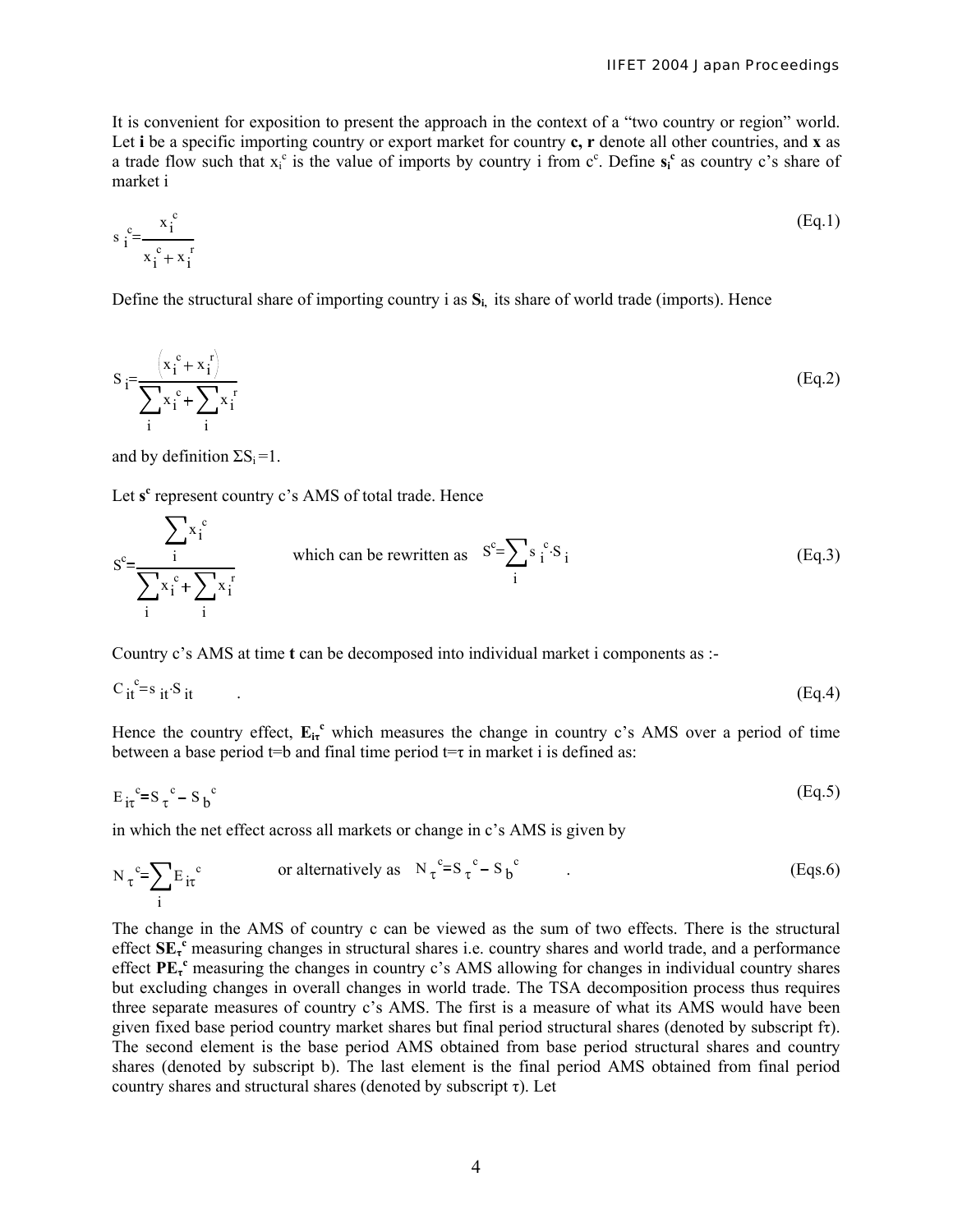$$
S_{f\tau}^c = \sum_i s_{ib}^c \cdot S_{i\tau} \qquad S_b^c = \sum_i s_{ib}^c \cdot S_{ib} \quad \text{and} \qquad S_{\tau}^c = \sum_i s_{i\tau}^c \cdot S_{i\tau}
$$

then the structural effect is given by:

$$
SE_{\tau}^c = S_{\text{fr}}^c - S_b^c \tag{Eq.7}
$$

the performance effect by:

$$
PE_{\tau}^{\ c} = S_{\tau}^{\ c} - S_{f\tau}^{\ c} \tag{Eq.8}
$$

and the total or net effect as

$$
TE_{\tau}^{\ c} = SE_{\tau}^{\ c} + PE_{\tau}^{\ c} \qquad \qquad \text{or} \quad TE_{\ \tau}^{\ c} = S_{\ \tau}^{\ c} - S_{\ b}^{\ c} \qquad \qquad (Eqs.9)
$$

In the context of this analysis, the structural effect thus measures changes in China's AMS for fish strictly in relation to changes in the country composition and aggregate value of world trade in the commodity. Hence the performance effect can be considered to represent its export competitiveness in terms of the additional contribution to its AMS for fish made by those changes to its individual export market shares due only to gains or losses in market penetration.

Table IV presents the TSA of China's exports of fish between 1998 and 2002. It reveals that China's AMS<sup>d</sup> increased by 2.6 percentage points over the 5 year period to from 5 to 7.5 % of world trade in fish. Only 0.16 percentage points of this increase was due to structural change in the composition and growth of world trade in fish. Hence over 90% of the increase in AMS is accounted for by an increase in export performance, a measure of China's increasing competitiveness in this market.

**Table IV: Decomposition of Changes in China's AMS of Fish Exports 1998-2002** 

| <b>AMS 1998</b>          | <b>AMS 2002</b>           | <b>AMS</b> Change   |
|--------------------------|---------------------------|---------------------|
| 495 %                    | $7.54\%$                  | 2.59                |
|                          |                           |                     |
| <b>Structural Effect</b> | <b>Performance Effect</b> | <b>Total Effect</b> |
| በ 16                     | 243                       |                     |

Table V presents the country effects or contributions to China's increase in AMS over the period for its major export customers. It reveals that over 40% of the performance effect derives from Chinese exports to Korea and a further 25% from increased penetration of the Japanese market. The USA market also contributed to AMS growth. However, China's performance in some EU markets and in Hong Kong declined over the period.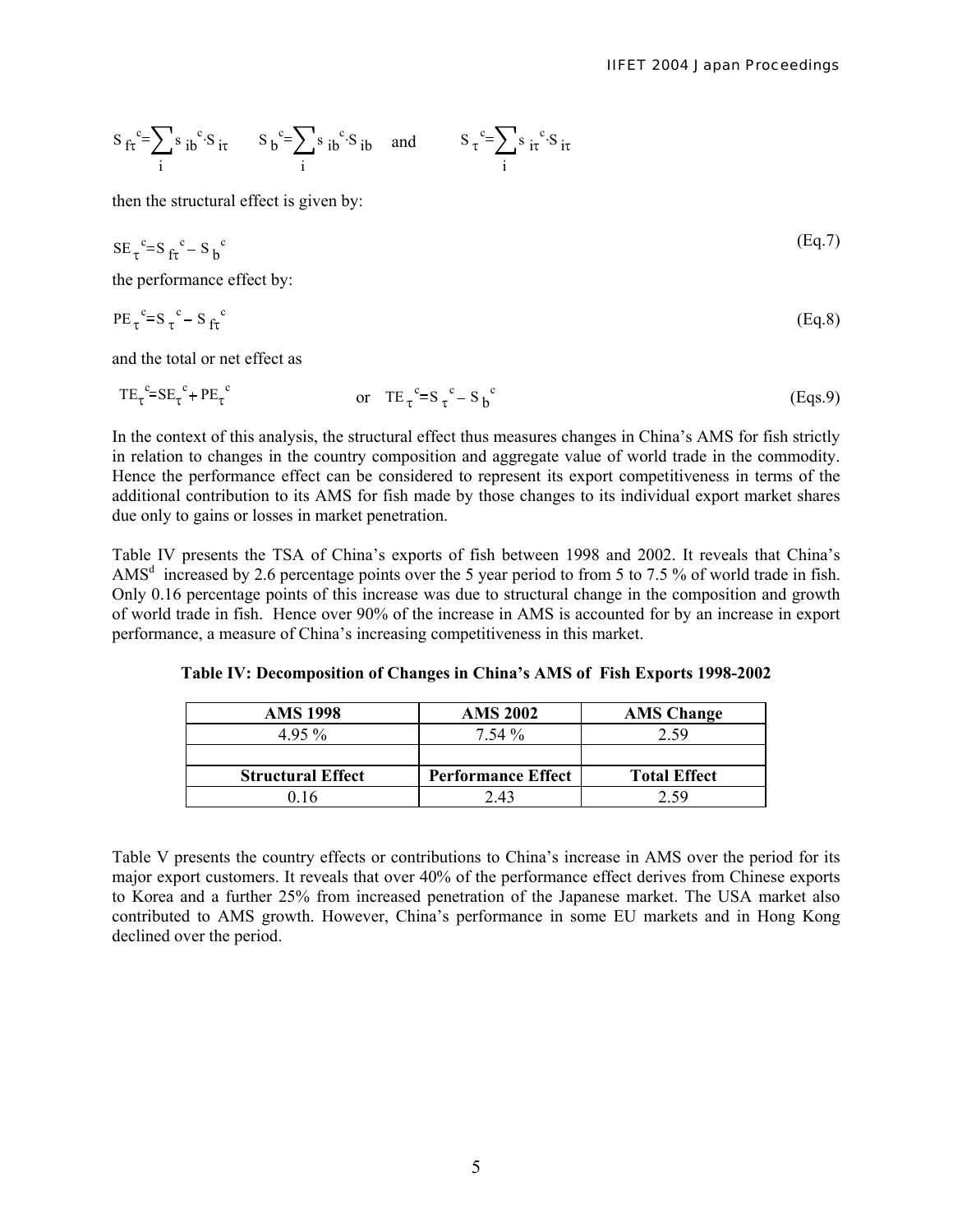|                      | Country contribution (percentage points) |
|----------------------|------------------------------------------|
| Australia            | 0.03                                     |
| Canada               | 0.09                                     |
| <b>France</b>        | $-0.01$                                  |
| Germany              | 0.01                                     |
| <b>Hong Kong</b>     | $-0.05$                                  |
| Japan                | 0.63                                     |
| Korea Rep.           | 1.09                                     |
| Malaysia             | 0.03                                     |
| Poland               | 0.02                                     |
| <b>Singapore</b>     | 0.01                                     |
| Spain                | $-0.16$                                  |
| UK                   | 0.04                                     |
| <b>USA</b>           | 0.82                                     |
| <b>Rest of World</b> | 0.04                                     |
| <b>TOTAL EFFECT</b>  | 2.59                                     |

**Table V: Decomposition of AMS Change into Country Effects** 

#### **STRATEGIC ANALYSIS OF CHINA'S EXPORTS**

## **Boston Consulting Group Portfolio Matrix**

Traditional business portfolio analysis would employ the Boston Consulting Group [6] approach in assessing where the strategic focus of future activity should be made.. In this there is heavy emphasis on relative market size and market growth. Figure 1 shows the annual average growth rate in imports of fish products over the period 1998-2002 for each of the major importing countries and China's share of the importing country market relative to its next largest competitor. It reveals that the strategic positioning of China's trade is largely unbalanced, with only 1 "*star market*", Korea, (high import growth in which China has a large relative market share); few "*cash cows*" (low growth but relatively large market share) in Hong Kong and possibly Japan; and the remaining markets classified as "*dogs*" with low market share and low growth. A "*question mark*" hangs over Malaysia, which has a high growth rate but in which China has a small relative market share.



**Figure 1 BCG Analysis of China's Export Markets and Performance**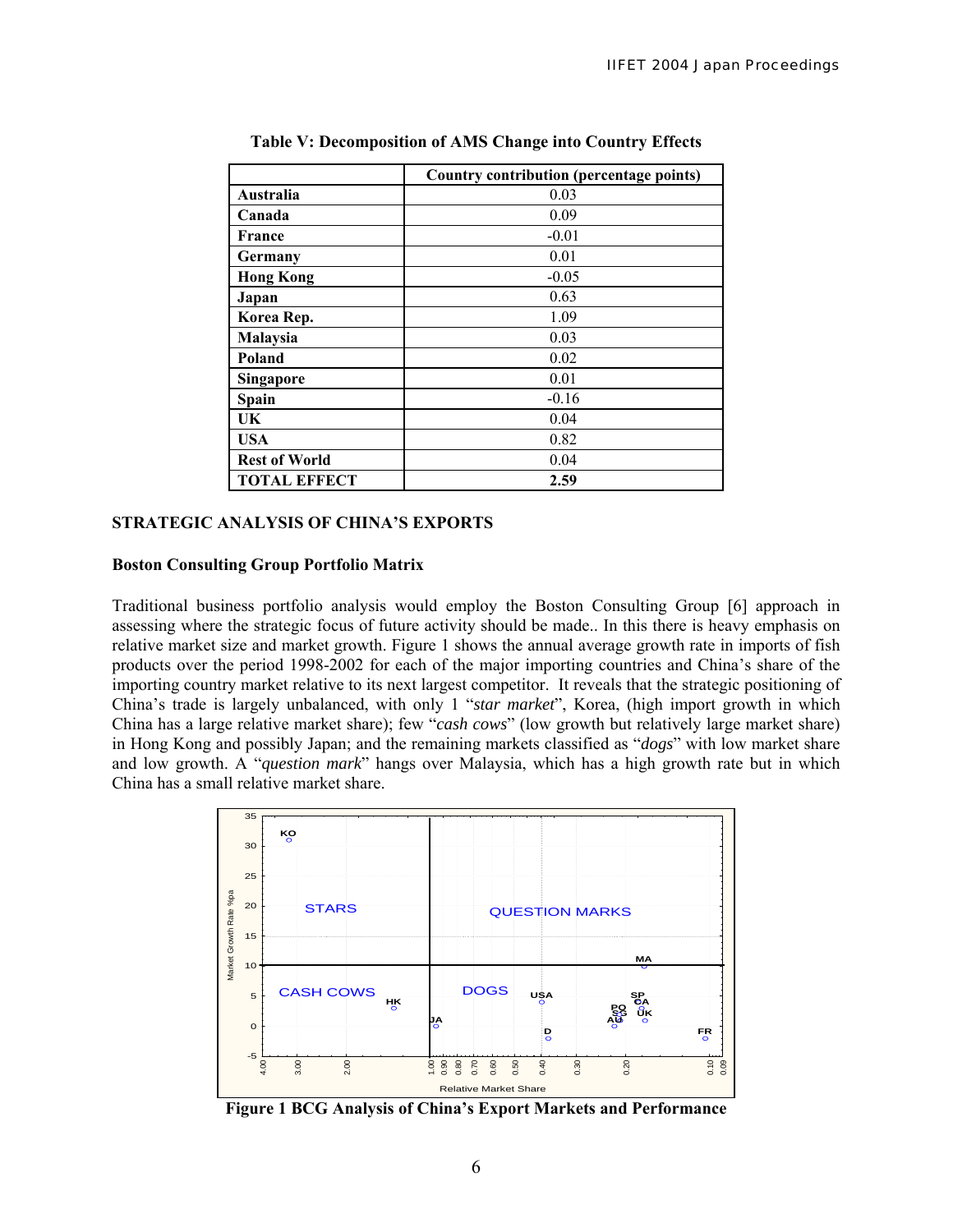#### **Attractiveness –Penetration Approach**

However, measures such as market size and growth rates, and even Porter's [7] approach to measuring national competitiveness which relies heavily inter alia on simple export market share measures ignore the relative performance of an exporter in the context of overall world trade and growth, which the TSA analysis addresses directly. Furthermore, although the BCG matrix reflects some elements of the attractiveness of a market and exporter performance, measured respectively through its import growth rate and relative country market share of the exporter, it omits consideration of the other dimensions of market penetration and attractiveness such as their dynamic aspects as reflected in underlying trends. It is these deficiencies which the Attractiveness–Penetration (A-P) approach of Gellynck [8] addresses more directly.

In this paper, we define the measure of an importing country market's *attractiveness* to exporter c,  $A_i^c$ , as its share of c's total exports in 2002, together with the annual trend growth rate in that share over the period 1998-2002. An attractive market to an exporting country is thus one which absorbs a large proportion of its exports. Hence

$$
A_i^c = \frac{x_i^c}{\sum_i^b x_i^c}
$$
 (Eq.10)

The position or penetration,  $P_i^c$  of exporter c in market i is defined by country c's share of i's total imports. Hence  $\mathbf{P_i^c} = \mathbf{s_i^c}$  as defined in Eq.1 together with the its annual trend growth rate<sup>e</sup>. Hence a strong position is reflected in the exporter's market share of trade with a particular importing country.

There is inevitably a degree of arbitrariness or pragmatism in categorizing the degree of attractiveness to, or the penetration/position of an exporter in a particular market. The BCG analysis typically uses a threshold of 10 percent market growth to categorize markets (see Figure 1). However, world trade in agricultural and food commodities is relatively stable and growth rates more modest than those associated with industrial and consumer goods. In this study, the author's have categorized the  $A_i^c$  and  $-P_i^c$  measures and their trends as low, medium or high, where :-

| Low    | $<$ 5 %    |
|--------|------------|
| Medium | $5 < 10\%$ |
| High   | $>10\%$    |

Figure 2 shows the relative positions of China's major markets categorized by bivariate plots of the individual A and P measures with the medium threshold level marked. In terms of attractiveness, Korea ranks as high in level and growth. Germany, Canada, USA, Poland and Japan are markets in which China's position is ranked as medium or high. Only Singapore, Canada, UK, Malaysia, Australia and Poland are markets in which China's A and P growth rates are both medium or high, while Hong Kong, USA, Korea and Japan are markets in which China's A and P are both medium or high.

Clearly from a strategic perspective for an exporter, there may be implicit trade-offs between having a strong position or penetration in a particular export market and a lesser rate of growth in penetration in the market, or vice versa. Similar trade offs are plausible for the attractiveness of an export market and the growth in its attractiveness. We therefore bring together both level and growth dimensions of A and P in Figure 3, together with their categorisation into low, medium and high as a composite A-P indicator.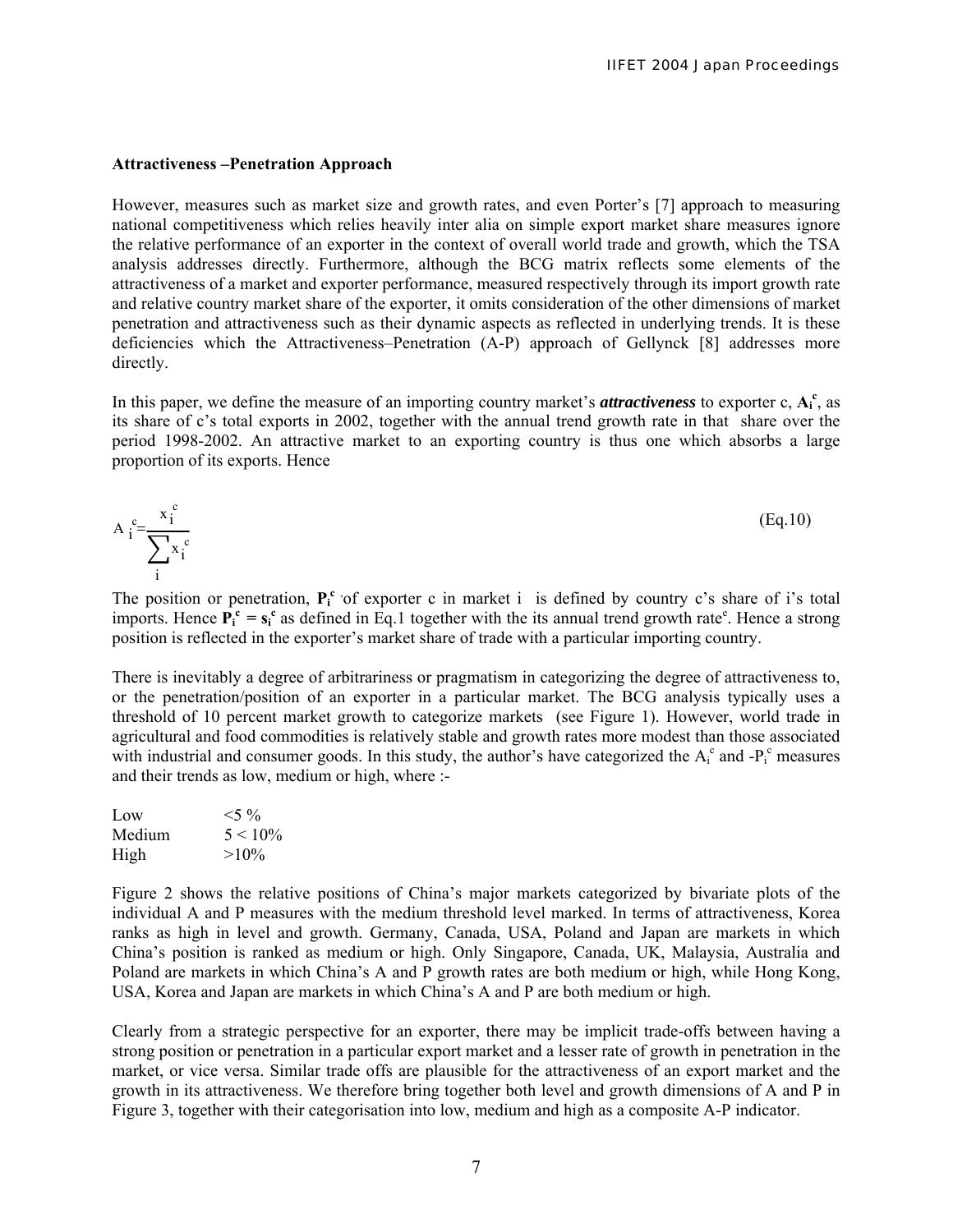

**Figure 2. Bivariate plots of A-P measures for China.** 

The stippled, shaded areas of increasing density to the bottom right hand side of the diagram reflect what might be considered strategically preferable zones in which China might wish to develop further its export markets for fish, where levels and growth in the A and P of the importing country markets both increase. On the other hand those cells towards the top left represent increasingly less desirable markets. The analysis suggests that the China has achieved a strong position in a highly (and increasingly) attractive Korean market, though where growth in penetration is now low. Japan similarly is a market in which China has achieved high levels of penetration but with lower growth potential in both A and P measures. The USA market is an attractive one, where it is suggested there may be potential to strengthen its position given the strong growth rate in market penetration. It is worth comparing Figures 1 and 3 in that the traditional BCG-type analysis would tend to underestimate the strategic importance of both Japan and the USA to China. Poland also appears to be a market with potential, in that although its share of China's fish exports is small, China nevertheless has a strong position in Poland with high growth in both penetration and in market attractiveness.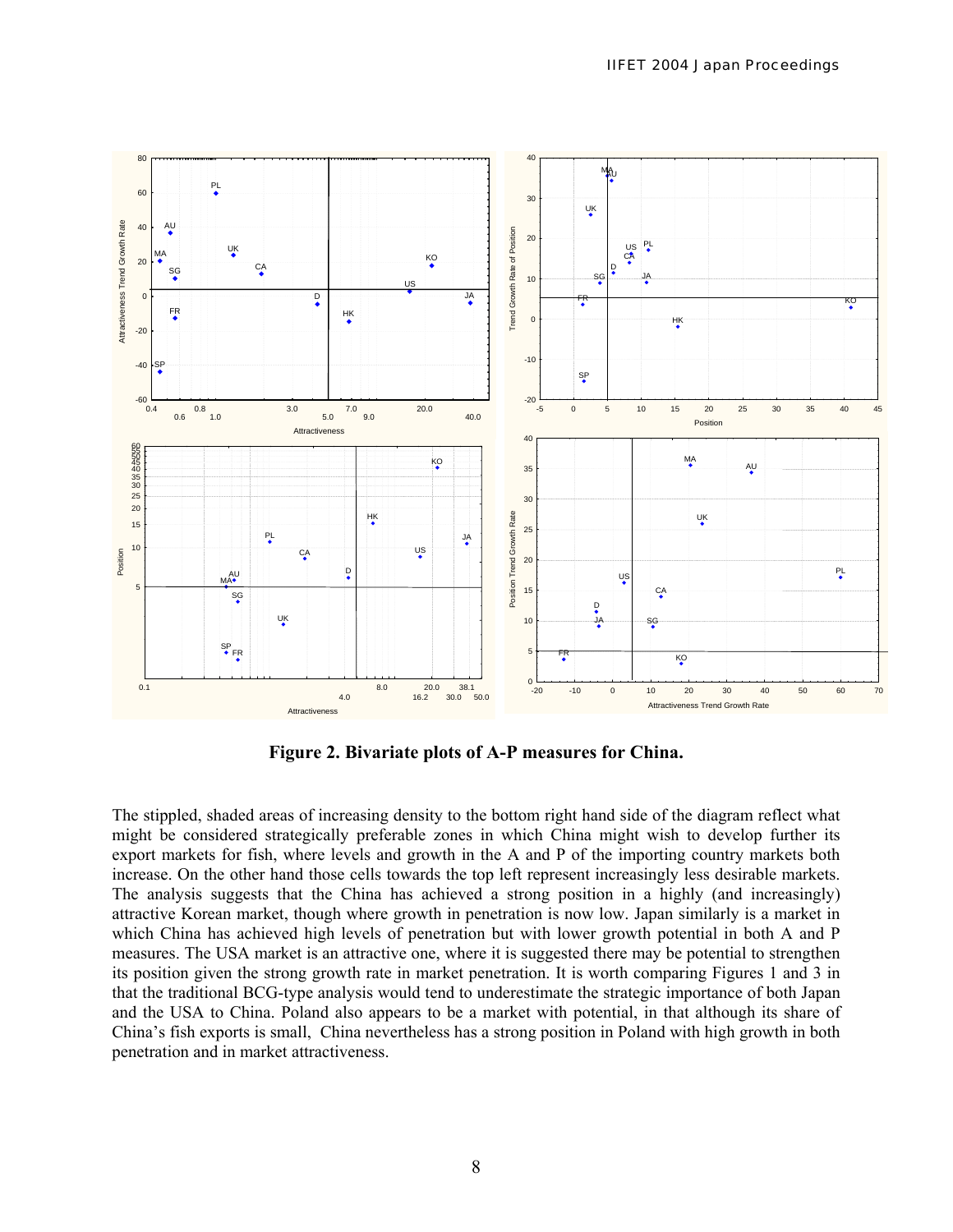|                   | Attract.    | <b>LOW</b> |            |               | <b>MEDIUM</b>  |            |             | <b>HGH</b> |            |      |
|-------------------|-------------|------------|------------|---------------|----------------|------------|-------------|------------|------------|------|
| Position   %ch pa |             | Low        | <b>Med</b> | <b>High</b>   | Low            | <b>Med</b> | <b>High</b> | Low        | <b>Med</b> | High |
|                   | Low         | <b>SPD</b> |            |               |                |            |             |            |            |      |
| <b>LOW</b>        | <b>Med</b>  |            |            | <b>SGUK</b>   |                |            |             |            |            |      |
|                   | High        |            |            |               |                |            |             |            |            |      |
|                   | Low         |            |            |               |                |            |             |            |            |      |
| <b>MEDIUM</b> Med |             |            |            |               |                |            |             |            |            |      |
|                   | <b>High</b> | FR         |            | <b>MAAUCA</b> |                |            |             | <b>US</b>  |            |      |
|                   | Low         |            |            |               | H <sub>K</sub> |            |             |            |            | KO   |
| <b>HGH</b>        | <b>Med</b>  |            |            |               |                |            |             | <b>JA</b>  |            |      |
|                   | High        |            |            | PL.           |                |            |             |            |            |      |

**Figure 3. A-P Indicator for China's exports of fish** 

Hong Kong, as another key regional market for China, appears less promising than these others in terms of future potential, given low A-P growth rates. Overall, the EU markets, together with Singapore, do not appear promising as markets for the strategic development of fish exports from China on the basis of data to 2002. However, it is still too soon to judge whether the liberalization of trade since China both became a member of the WTO and the eventual completion of the present Doha Round of the WTO, will enable China to make much future headway within these markets.

# **Multivariate Analysis of China's Export Markets**

Although the A-P indicator analysis can usefully present the 4 A-P indicator variables in 2 dimensional space, nevertheless, the A-P indicator itself exhibits selectivity in defining what characteristics are of strategic relevance. One deficiency of the A-P indicator is that it ignores the size of various export markets and their growth rates<sup>f</sup>. Hence whilst an exporter may have a strong position in a market, it may be small in size. A weaker position within a larger market may thus from a strategic perspective be more attractive than a strong position in a smaller one, if export revenues from the former are greater.

The A-P analysis has therefore been augmented to include two additional variables to incorporate market size and growth. Hence it includes variables measuring the importing country share of world imports, and the its import growth rate. It thus includes one element of BCG analysis, and also a scale measure of relative market size. From a distance matrix<sup>g</sup> of the 6 indicator variables, a multi-dimensional scaling (MDS) analysis<sup>h</sup> [11] of the export markets was conducted. Of course, specific interpretation of dimensions which are combinations of several variables presents its own difficulties. Figure 4 displays the MDS analysis of the augmented data set. Although the analysis now contains two additional variables to reflect size and growth of country export markets, comparison with Figure 3 suggests that the multivariate dimensions can still spatially be interpreted as reflecting attractiveness (Dimension 2) and position (Dimension 1), albeit with some rotation of their positioning on a now continuous ordinal scale of measurement and with that of dimension 1 reversed. It does perhaps indicate that strategically, Hong Kong and Poland may be of lesser importance than the A-P analysis suggests when taking into account its market size and growth.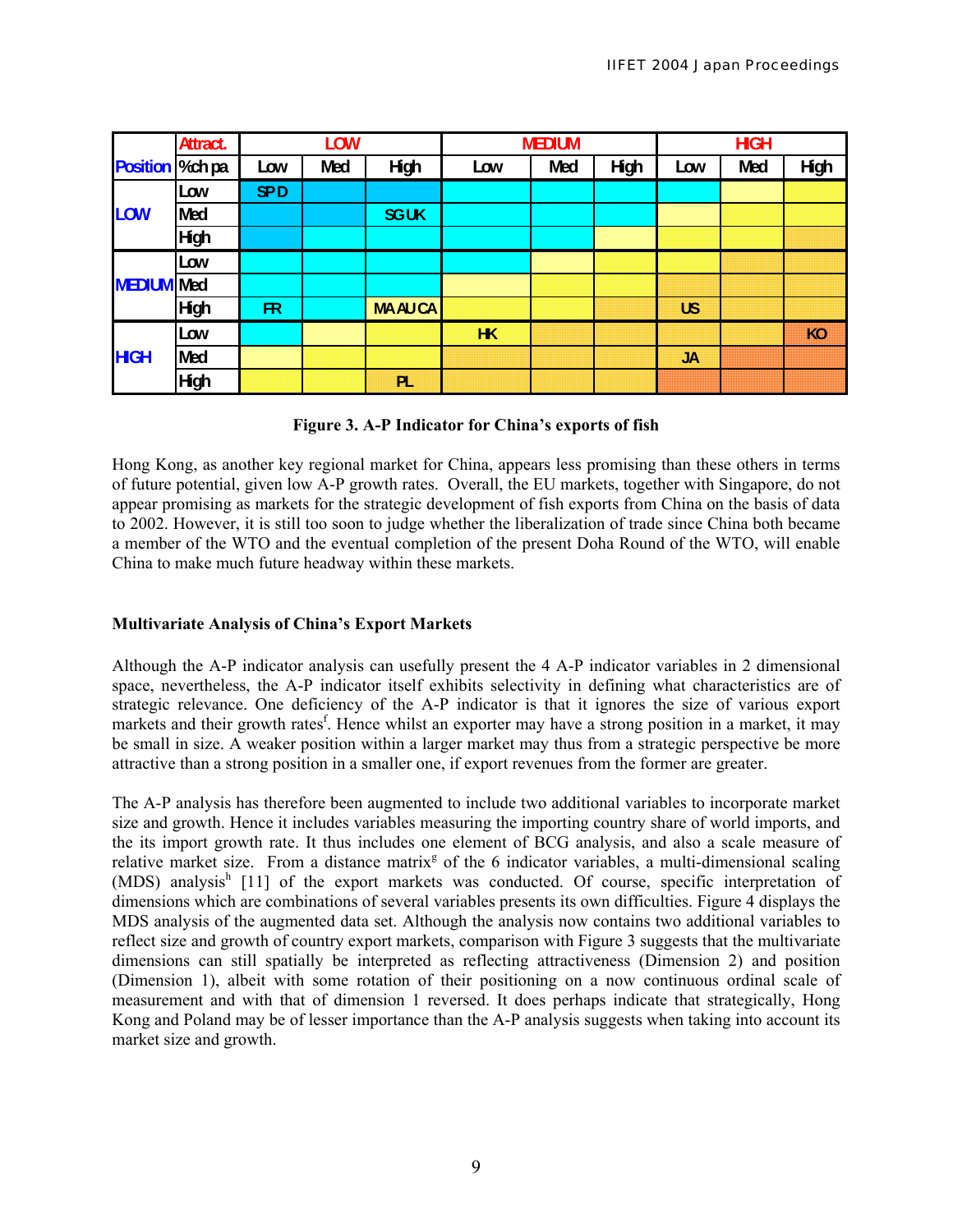

**Figure 4. Multidimensional scaling analysis of China's export markets for fish** 

# **CONCLUSIONS**

China's AMS of world trade in fish has risen over the period 1998-2002 by 2.6 percentage points. This has been largely as a consequence of China's improved competitiveness, as revealed through TSA analysis, in which the performance effect accounted for more than 90% of the AMS increase. It suggests that China has therefore made successful inroads into importing countries which themselves are accounting for a greater share of world imports. Most notable in this respect are the Korean and Japanese markets. However, China has lost ground in some EU countries and in Hong Kong. Further research is needed now to identify the sources of China's competitive advantage in exporting its fish products.

Although the TSA analysis implies that the country portfolio of China's export markets are those which in sum have increased their shares of world trade in fish, there are other factors that are equally relevant in evaluating the longer term strategic orientation of its export markets. These include market size and growth rate, as well as the changes in China's market penetration and in the dominance of certain customer countries in China's fish exports. The BCG and A-P analyses both show that the Korean market is an important one for the future of Chinese fish exports, and this is confirmed through the results of the augmented MDS analysis (combining BCG and A-P measures). However, the A-P and MDS techniques give a more complete picture than both the BCG and TSA approaches, and indicate that the Japanese and USA markets are of strategic importance to China as importers of fish, and that the Polish market also offers strategic opportunity.

The application of the TSA and A-P analyses might usefully be extended in two directions for future research. First the TSA analysis could equally be used to evaluate the comparative performance of key competitor exporting nations to China within the major import markets. Second, insofar as there may be differences in the overall mix in China's exports of fish sub-products in the HS03 category to different markets, then both the TSA and A-P analyses a more disaggregated product level might generate more detailed insights as to where the competitive strength of China resides.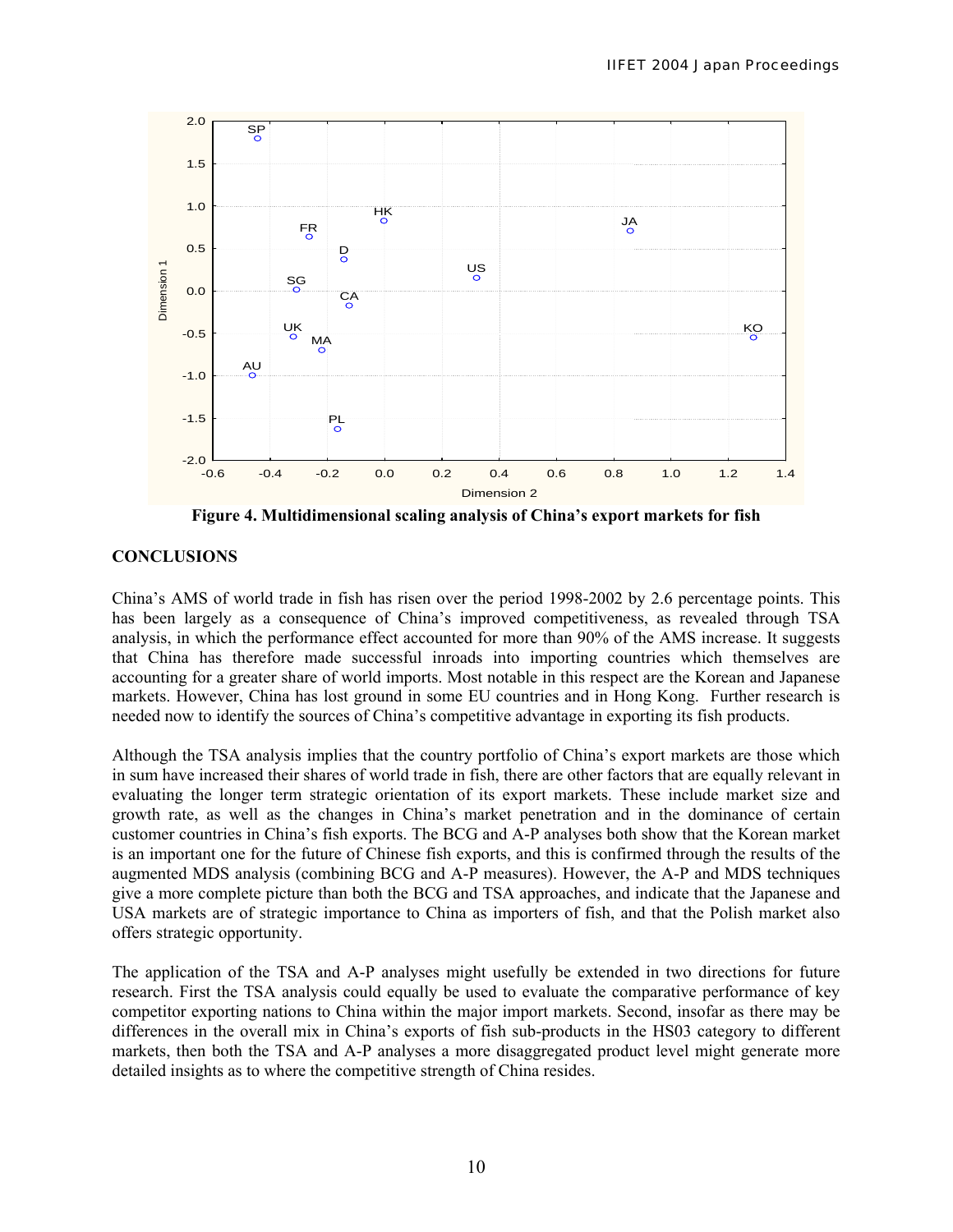The paper has demonstrated that it is both useful and informative to combine different index measures deriving from trade theory with those of strategic management in assessing the competitiveness and strategic orientation of China in world trade in fish. Clearly each approach contributes different insights into an overall appraisal of a country's international trading performance. However, the multivariate approach, whilst facilitating the incorporation and combination of a wide range of indicator variables, nevertheless can lack clarity in the interpretation of the meaning of the dimensions derived. It would therefore be preferable for any future analysis to develop some more sophisticated composite indices which more readily permit interpretation.

#### **REFERENCES**

- 1 Xiao-guang Z. (2000) China's Comparative Advantage in Agriculture. Ch 14 in China's Agriculture at the Crossroads. Ed Yang Y. and Tian W. Macmillan Press Ltd pp211-235
- 2 Liu, X., Revell B.J. and Zetian F. (2003). Measuring the Competitiveness of China's Export Trade in Vegetables: A Strategic Management Approach. Poster paper presented at the International Association of Agricultural Economists, Durban. 16-23 August.
- 3 Wu Z. and Thomson K., (2003). Changes in Chinese Competitiveness in Major Food Products: implications for WTO Membership. Journal of Chinese Economic and Business Studies. forthcoming
- 4 Volrath T (2000). RTAs and Agricultural Trade: A Retrospective Assessment. In Regional Trade Agreements and U.S. Agriculture. ERS, USDA Agricultural Economics Report No 771
- 5 Gehlar M.J. and Vollrath T L (1997) US Export Performance in Agricultural Markets. ERS USDA . Technical Bulletin No. 1854.
- 6 BCG (1971.) Growth and Financial Strategies. Boston Consulting Group
- 7 Porter M. (1990). The Competitive Advantage of Nations. Macmillan Press, London.
- 8 Gellynck X. (2002). Changing Environment and Competitiveness in the Food Industry. Unpublished PhD , University of Ghent, Belgium.pp73-88
- 9 Volrath T and Johnston P. (2001). The Changing Structure of Agricultural Trade in North America Preand Post-CUSTA/NAFTA. http://www.ers.usda.gov/briefing/nafta/PDFFiles/Vollrath2001AAEAPoster.pdf
- 10 Balassa B (1965). Trade Liberalisation and 'Revealed' comparative Advantage. The Manchester School of Economic and Social Studies. Vol. 33, pp99-123
- 11 Kruskal, J.B. and Wish, M. (1978). Multidimensional Scaling. Beverly Hills, CA: Sage Publications